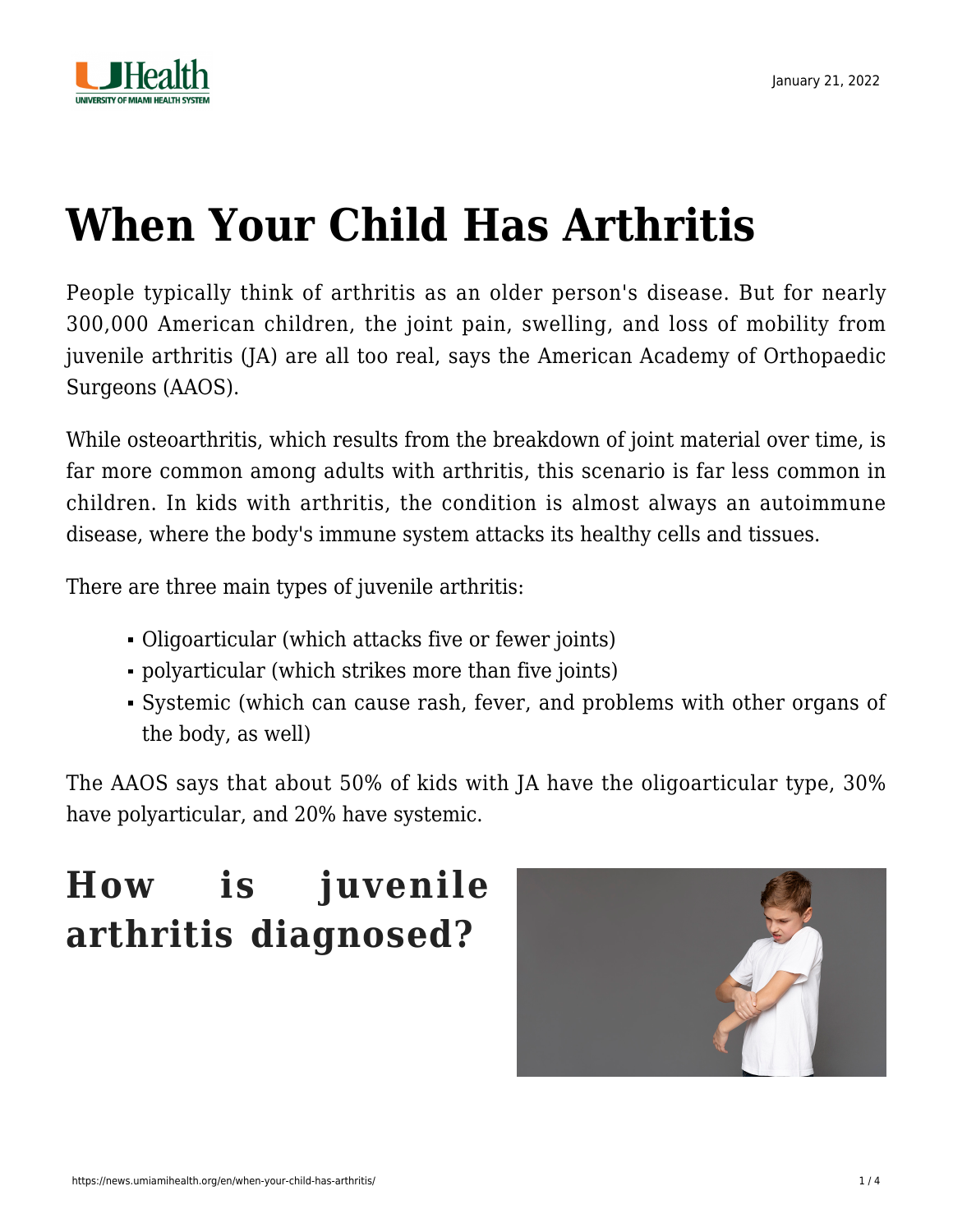

Diagnosing JA in kids can often be challenging, says Gary I. Kleiner, M.D., Ph.D., a pediatric allergy and immunology specialist with the University of Miami Health System. No blood test can immediately identify the disease, and specialists will often try to rule out other conditions first before arriving at a diagnosis of JA.

What's more, the symptoms present with JA can vary widely and include everything from joint pain to rash to fever. Some symptoms may overlap with other common childhood symptoms, such as growing pains.

For that reason, Dr. Kleiner recommends that parents be an advocate for their kids if they suspect that they might have JA. "In this age of telemedicine, a physical examination is critically important for helping us diagnose juvenile arthritis," he says. "With a physical exam, we can easily identify signs such as joint inflammation, swelling, and restricted movements. We can also determine if other organ systems are affected, such as the eyes, heart, and more."

Parents should take their child to see a pediatrician and a pediatric immunologist or rheumatologist. "There's a big difference in how juvenile arthritis should be treated when compared to adult rheumatoid arthritis, and a pediatric specialist can help determine the correct treatment for your child," he says.

### **What are the treatments for JA?**

The good news? Treatments have improved dramatically in recent years. Once the condition is identified, several medications are available that can help reduce joint pain and swelling and improve mobility. For children with complications related to other organs, medication can also help in these situations.

Dr. Kleiner says that the first line of treatment for JA is typically nonsteroid antiinflammatory drugs or NSAIDs. Often, these medications effectively alleviate many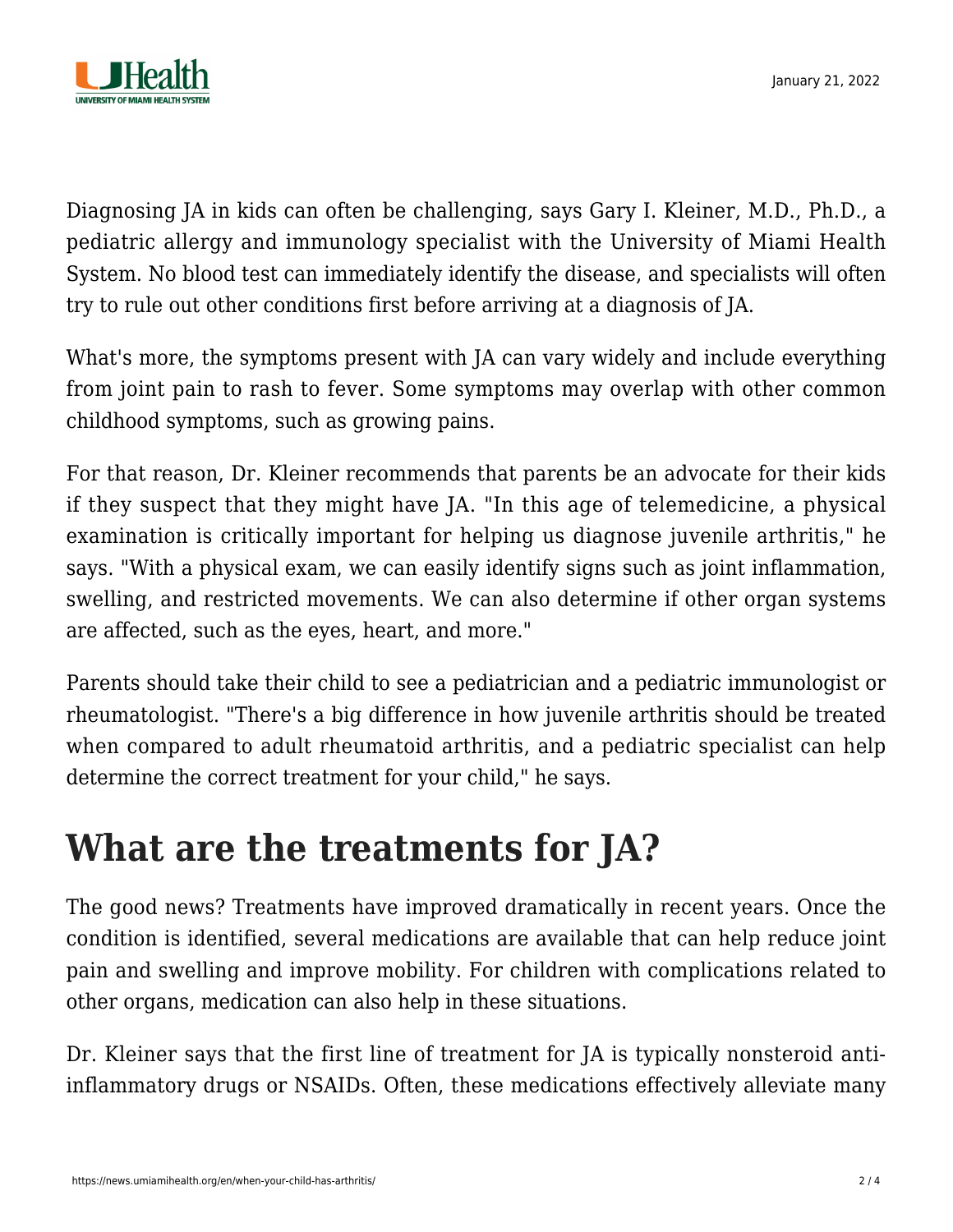

of the symptoms of JA without the side effects of other medications.

If NSAIDs are ineffective, then Dr. Kleiner typically moves on to a newer class of drugs known as biologic agents. Rather than simply relieving inflammation, biologic agents identify the chemicals that cause inflammation in the body and stop them from causing it in the first place.

While Dr. Kleiner says that a good medication regimen is the mainstay of JA treatment, regular exercise and physical or sports medicine therapy also play a role. These forms of treatment can help a child with JA improve mobility and muscle tone. When juvenile arthritis symptoms are managed successfully, most kids can participate in sports and other exercises without any problems.

Wyatt Myers is a contributing writer for UMiami Health News.

#### **READ MORE**